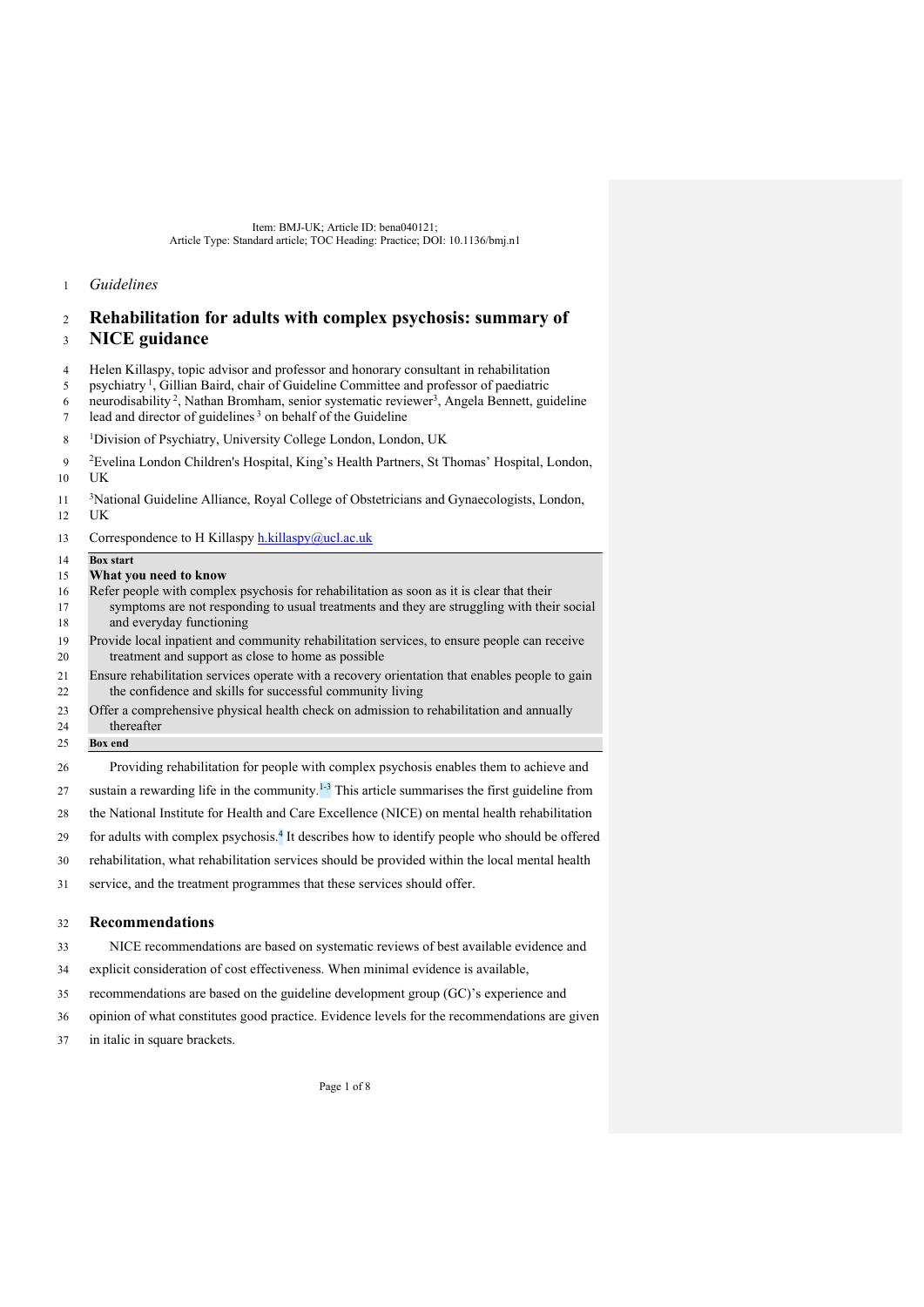### **What is rehabilitation for people with complex psychosis?**

- Approximately 20% of people with schizophrenia and other psychoses have particularly
- complex problems that impair functioning and lead to recurrent admission **to hospital** <sup>5</sup>
- These problems include severe, treatment-resistant symptoms and cognitive impairments that
- affect motivation, organisational and social skills, as well as additional mental,
- neurodevelopmental, and physical health conditions. People in this group require longer term,
- specialist rehabilitation services to optimise their response to treatment and enable them to
- gain the skills and confidence to live as independently as possible and participate in their
- local community. Inadequate provision of local mental health rehabilitation services in the
- UK means thousands of people with complex psychosis currently receive inpatient
- rehabilitation many miles from home, which prolongs their time in hospital unnecessarily and
- undermines the rehabilitation process; people treated in out-of-area rehabilitation units have
- twice the length of stay of those treated locally.<sup>6</sup> People with complex psychosis also wait too
- long to access rehabilitation; on average, they have been known to mental health services for
- 10 years and experienced recurrent admissions before they are referred for mental health
- 53 rehabilitation.<sup>7</sup>
- Rehabilitation services for people with complex psychosis should
- be embedded in a local comprehensive mental healthcare service
- provide a recovery-orientated approach that has a shared ethos and agreed goals, a sense of hope and optimism, and aims to reduce stigma
- deliver individualised, person-centred care through collaboration and shared decision making with service users and their carers involved
- be offered in the least restrictive environment and aim to help people progress from more intensive support to greater independence through the rehabilitation pathway
- recognise that not everyone returns to the same level of independence they had before their illness and may require supported accommodation (such as residential care, supported housing, or floating outreach) in the long term. [*Based on very low to high quality*
- *evidence and the experience and opinion of the GC*]

## **Who should be offered mental health rehabilitation**

- Offer rehabilitation to people with complex psychosis:
- as soon as it is identified that they have treatment-resistant symptoms of psychosis and impairments affecting their social and everyday functioning
- wherever they are living, including in inpatient or community settings.
- In particular, this should include people who
- have experienced recurrent admissions or extended stays in acute inpatient or psychiatric units, either locally or out of area
- live in 24-hour staffed accommodation whose placement is breaking down.

Page 2 of 8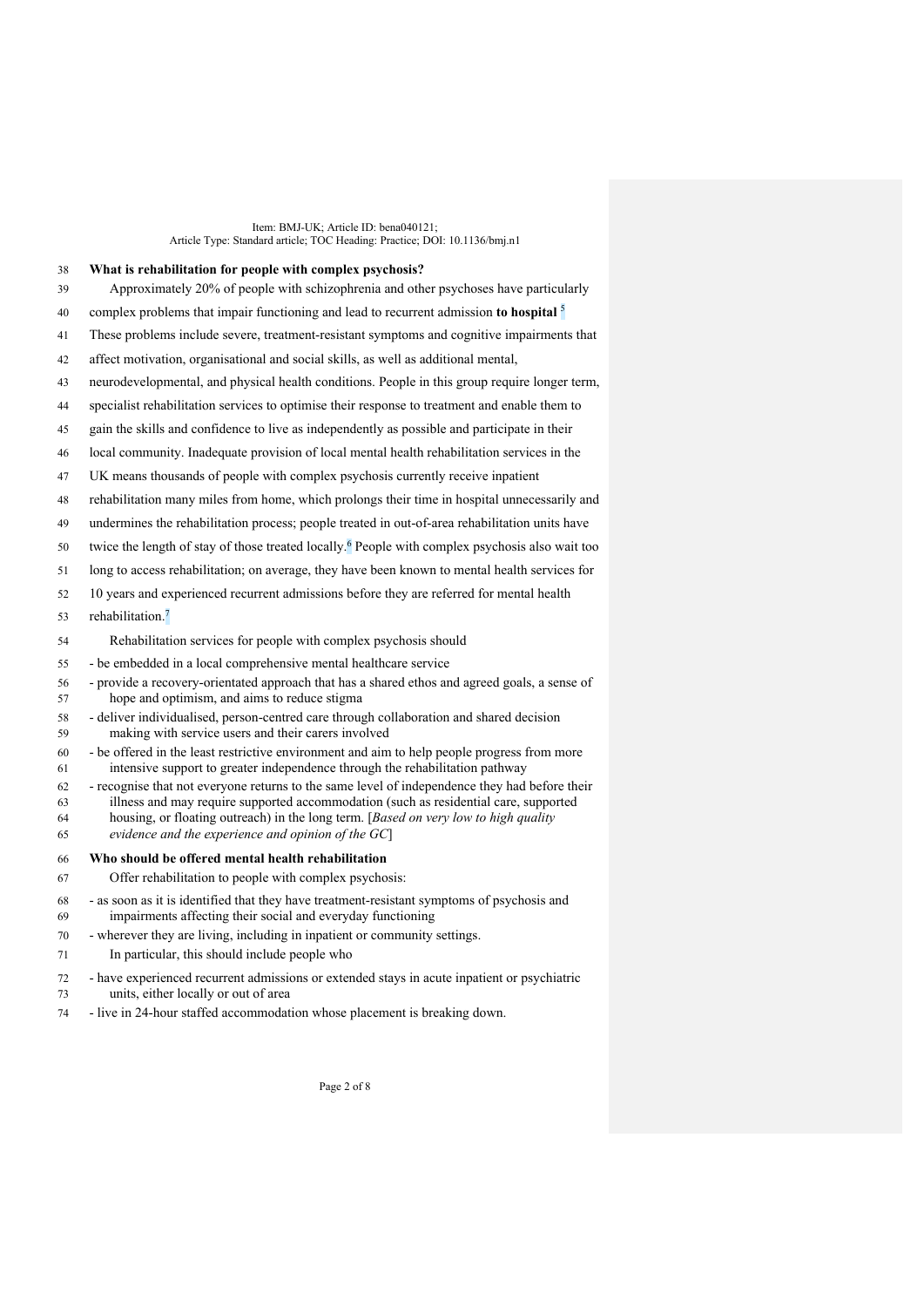| 75<br>76                 | [Based on moderate quality evidence and the experience and opinion of the guideline<br>committeel(GC)                                                                                                                                        |  |  |  |
|--------------------------|----------------------------------------------------------------------------------------------------------------------------------------------------------------------------------------------------------------------------------------------|--|--|--|
| 77                       | The rehabilitation pathway                                                                                                                                                                                                                   |  |  |  |
| 78                       | Rehabilitation should be provided in a range of settings or service components linked by a                                                                                                                                                   |  |  |  |
| 79                       | pathway of care to provide the treatment and support that people need as they progress in                                                                                                                                                    |  |  |  |
| 80                       | their recovery. Most people with complex psychosis are referred for inpatient rehabilitation                                                                                                                                                 |  |  |  |
| 81                       | from an acute admission ward and around 20% from forensic mental health services. Because                                                                                                                                                    |  |  |  |
| 82                       | of their complex needs, most people leaving inpatient rehabilitation will require supported                                                                                                                                                  |  |  |  |
| 83                       | accommodation services in the community. The guideline recommends a local needs                                                                                                                                                              |  |  |  |
| 84                       | assessment (box 1) to ensure that people have access to rehabilitation services as close to                                                                                                                                                  |  |  |  |
| 85                       | home as possible. The rehabilitation pathway should include the following components, as                                                                                                                                                     |  |  |  |
| 86                       | informed by the needs assessment:                                                                                                                                                                                                            |  |  |  |
| 87<br>88<br>89           | - rehabilitation in the community, providing clinical care from a community mental health<br>rehabilitation team to people living in supported accommodation (residential care,<br>supported housing, and floating outreach) and             |  |  |  |
| 90<br>91                 | - rehabilitation in inpatient settings, such as high-dependency rehabilitation units and/or<br>community rehabilitation units.                                                                                                               |  |  |  |
| 92                       | [Based on moderate quality evidence and the experience and opinion of the GC]                                                                                                                                                                |  |  |  |
| 94<br>95<br>96           | <b>Box 1 Local needs assessment</b><br>• Conduct a local rehabilitation service needs assessment. This should include the number of<br>people with complex psychosis who                                                                     |  |  |  |
| 97                       | - are currently placed out of area for rehabilitation                                                                                                                                                                                        |  |  |  |
| 98<br>99                 | - have recurrent admissions or extended stays (for example, longer than 60 days) in acute<br>inpatient units and psychiatric intensive care units, either locally or out of area                                                             |  |  |  |
| 100                      | - live in highly supported (24-hour staffed) accommodation                                                                                                                                                                                   |  |  |  |
| 101<br>102               | - are receiving care from forensic services but will need to continue their rehabilitation<br>locally when risks or behaviours that challenge have been sufficiently addressed (for<br>example, fire setting, physical or sexual aggression) |  |  |  |
| 103<br>104<br>105<br>106 | - are receiving care from early intervention for psychosis services and are developing<br>problems that are likely to require mental health rehabilitation services now or in the<br>near future                                             |  |  |  |
| 107                      | - are physically frail and may need specialist support in their accommodation                                                                                                                                                                |  |  |  |
| 108<br>109               | - are young adults moving from children and young people's mental health services to<br>adult mental health services                                                                                                                         |  |  |  |
| 110                      | [Based on moderate quality evidence and the experience and opinion of the $GC$ ]                                                                                                                                                             |  |  |  |
| 111                      | <b>Box</b> end                                                                                                                                                                                                                               |  |  |  |
| 112                      | Recovery-orientated, personalised service culture                                                                                                                                                                                            |  |  |  |
| 113                      | Owing to the nature of their problems and high support needs, people with complex                                                                                                                                                            |  |  |  |
| 114                      | psychosis are at risk of institutionalisation. Staff working with this group need to be trained to                                                                                                                                           |  |  |  |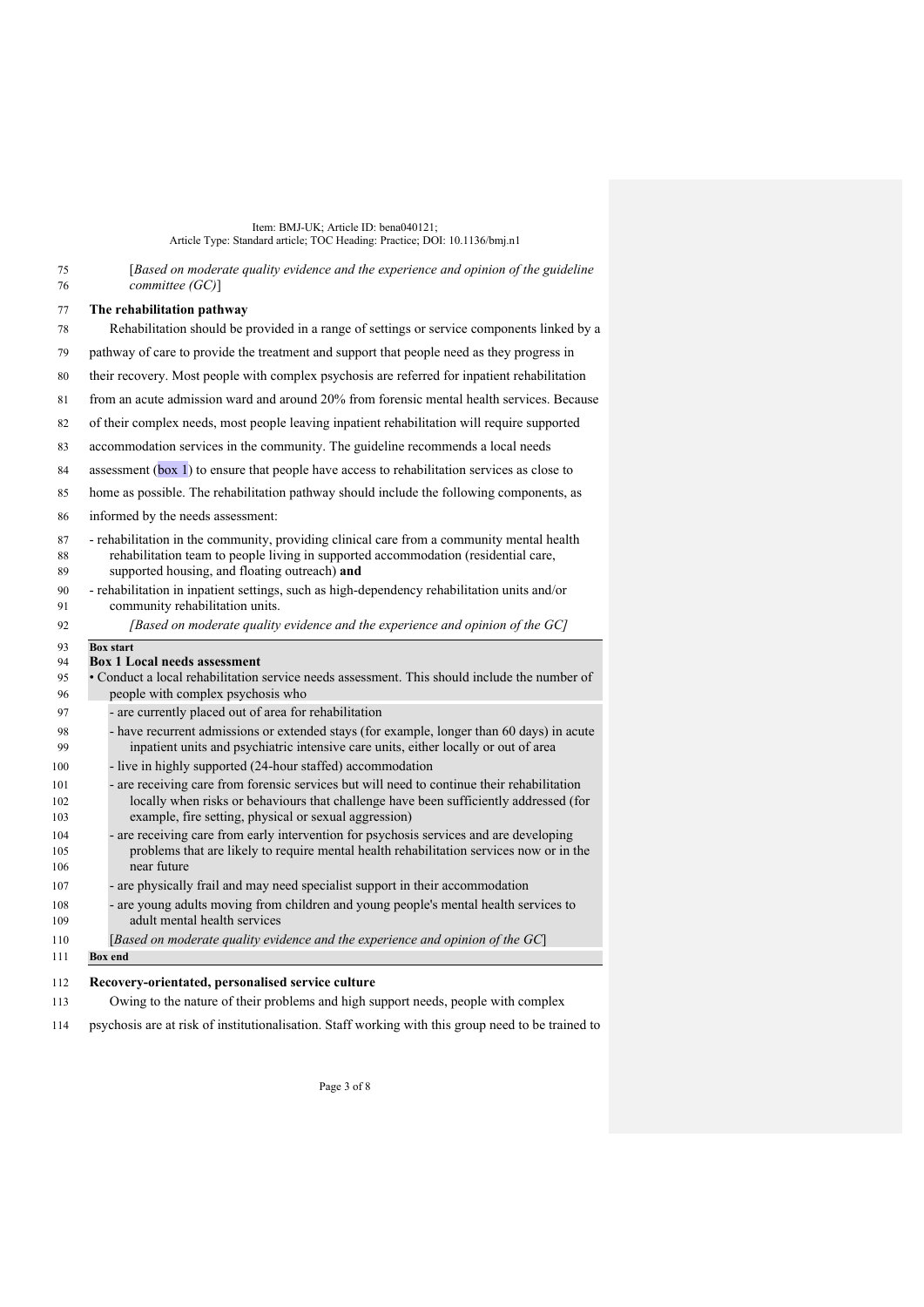provide a recovery orientated approach and supported to ensure they work collaboratively with service users to enable them to gain skills and confidence for community living, and

hold therapeutic optimism for their recovery.

## **Comprehensive needs assessment**

A comprehensive biopsychosocial assessment is essential for everyone entering the

- rehabilitation service to ensure that their complex needs are identified and to inform the
- specific treatment and care plans required to address these. This assessment includes details
- of their developmental, personal, psychiatric, and social history, review of their past risks,
- physical examination, and response to previous medical and psychological treatments.

### **What treatment programmes should the rehabilitation service offer?**

- Limited evidence supports specific mental health treatments and interventions additional
- to those recommended in the NICE Guideline on Psychosis and Schizophrenia in Adults<sup>8</sup> but
- the guideline provides suggestions for the safe augmentation and adjustment of
- pharmacological and psychological treatments, and self-management of symptoms and
- medication.

By definition, people with complex psychosis often struggle to manage everyday tasks

- and to engage in leisure and vocational activities in the community. Rehabilitation services
- therefore need to provide programmes to enable people to gain/regain these skills. These are
- outlined in box 2.

## **Box start**

# **Box 2 Rehabilits**

| 1 J J      | рол в купаршианоп ргодгаштуз                                                                                                                                                                |
|------------|---------------------------------------------------------------------------------------------------------------------------------------------------------------------------------------------|
| 136        | Rehabilitation services should develop a culture that promotes activities to improve daily<br>living skills as highly as other interventions (for example, medicines).                      |
| 137        |                                                                                                                                                                                             |
| 138<br>139 | - Provide activities to help people with complex psychosis develop and maintain daily living<br>skills such as self-care, laundry, shopping, budgeting, using public transport, cooking and |
| 140        | communicating (including using digital technology)                                                                                                                                          |
| 141        | - Support people to engage in activities to develop or improve their daily living skills by                                                                                                 |
| 142        | - making a plan with each person that focuses on their needs and regularly reviews their                                                                                                    |
| 143        | goals                                                                                                                                                                                       |
| 144        | - providing activities they enjoy and that motivate them                                                                                                                                    |
| 145        | - enabling them to practise their skills in risk-managed real life, such as kitchens and                                                                                                    |
| 146        | laundry rooms, wherever possible                                                                                                                                                            |
| 147        | - Offer structured group activities (social, leisure, or occupational) aimed at improving                                                                                                   |
| 148        | interpersonal skills. These could be peer-led or peer-supported and should be offered                                                                                                       |
| 149        | - daily in inpatient rehabilitation services                                                                                                                                                |
| 150        | - at least weekly in community settings.                                                                                                                                                    |
| 151        | • Offer people the chance to be involved in a range of activities that they enjoy, tailored to                                                                                              |

their level of ability and wellness

Page 4 of 8

**Deleted:** ,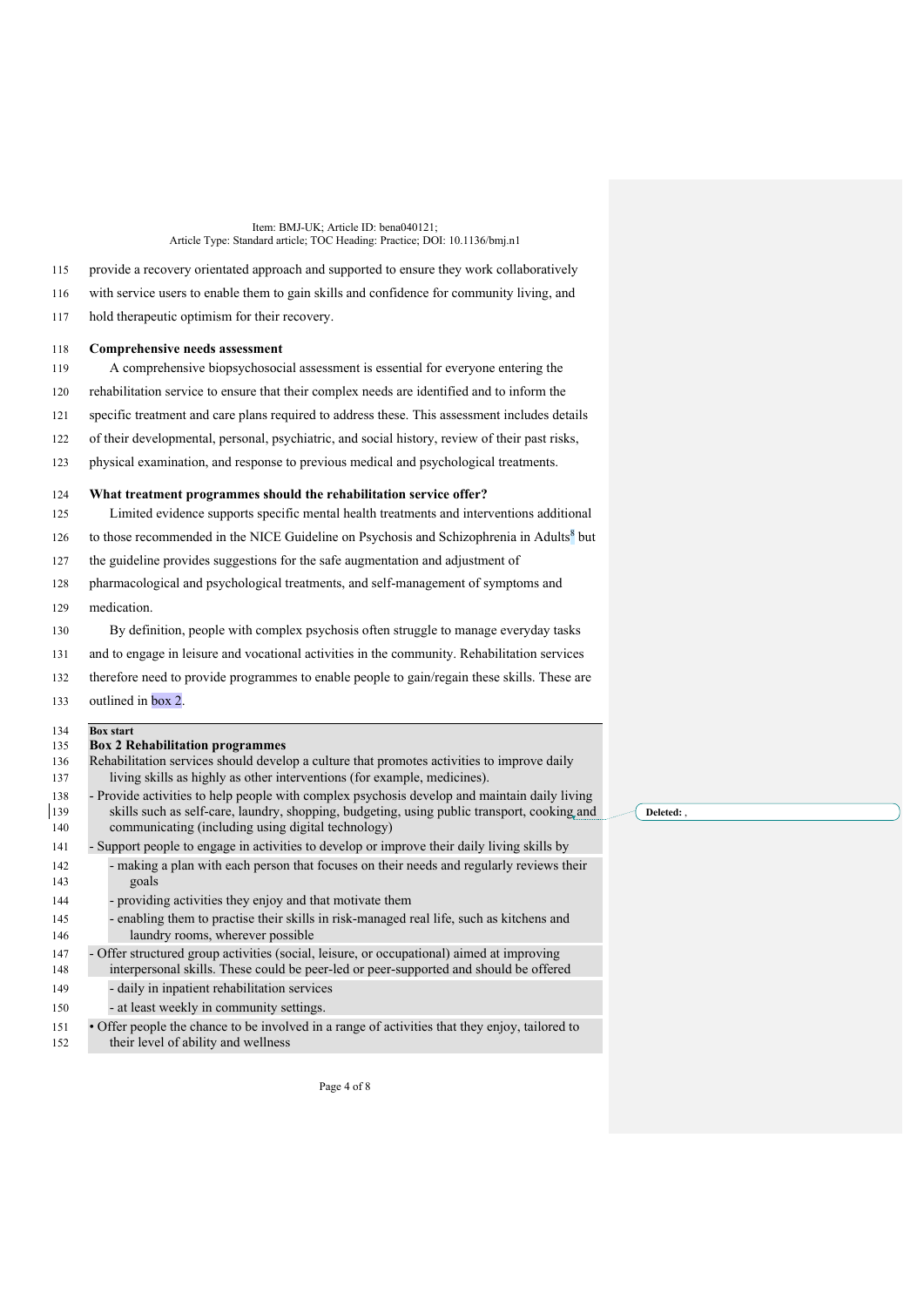| • For people who would like to work towards mainstream employment, consider referring<br>them to supported employment that uses the Individual Placement and Support approach<br>• Take into account and advise people about the impact of supported employment on their<br>• For people who are not ready to return to paid employment, consider alternatives such as<br>transitional employment schemes and volunteering<br>· Consider providing a cognitive remediation intervention alongside vocational rehabilitation<br>• Develop partnerships, for example with voluntary organisations and local employment |
|----------------------------------------------------------------------------------------------------------------------------------------------------------------------------------------------------------------------------------------------------------------------------------------------------------------------------------------------------------------------------------------------------------------------------------------------------------------------------------------------------------------------------------------------------------------------------------------------------------------------|
|                                                                                                                                                                                                                                                                                                                                                                                                                                                                                                                                                                                                                      |
|                                                                                                                                                                                                                                                                                                                                                                                                                                                                                                                                                                                                                      |
|                                                                                                                                                                                                                                                                                                                                                                                                                                                                                                                                                                                                                      |
|                                                                                                                                                                                                                                                                                                                                                                                                                                                                                                                                                                                                                      |
| advice schemes, to increase opportunities for support to prepare people for work or                                                                                                                                                                                                                                                                                                                                                                                                                                                                                                                                  |
| [Based moderate to very low quality evidence and the experience and opinion of the $GC$ ]                                                                                                                                                                                                                                                                                                                                                                                                                                                                                                                            |
|                                                                                                                                                                                                                                                                                                                                                                                                                                                                                                                                                                                                                      |
| Family and carers of people with complex psychosis are often crucial members of their                                                                                                                                                                                                                                                                                                                                                                                                                                                                                                                                |
| wider support network, but they may have become estranged over the years that the person                                                                                                                                                                                                                                                                                                                                                                                                                                                                                                                             |
| has been unwell. Rebuilding bridges with family and carers is an important role for                                                                                                                                                                                                                                                                                                                                                                                                                                                                                                                                  |
|                                                                                                                                                                                                                                                                                                                                                                                                                                                                                                                                                                                                                      |
| · Discuss with the person whether, and how, they want their family or carers to be involved in<br>their care. Discuss this at regular intervals to take account of any changes in                                                                                                                                                                                                                                                                                                                                                                                                                                    |
| • Respect the rights and needs of carers alongside the person's right to confidentiality.<br>Review the person's consent to share information with family members, carers, and other                                                                                                                                                                                                                                                                                                                                                                                                                                 |
| services during their rehabilitation. Follow recommendations on involving families and<br>carers in NICE's guideline on service user experience in adult mental health services.<br>[Based on the experience and opinion of the $GC$ ]                                                                                                                                                                                                                                                                                                                                                                               |
|                                                                                                                                                                                                                                                                                                                                                                                                                                                                                                                                                                                                                      |
| More than 40% of people with severe mental illness have coexisting physical health                                                                                                                                                                                                                                                                                                                                                                                                                                                                                                                                   |
| conditions <sup>9</sup> and need access to appropriate physical health screening, monitoring, and                                                                                                                                                                                                                                                                                                                                                                                                                                                                                                                    |
| interventions. Recommendations cover the specific physical healthcare required, and clarify                                                                                                                                                                                                                                                                                                                                                                                                                                                                                                                          |
| the responsibilities of the rehabilitation service and primary care in providing these. The                                                                                                                                                                                                                                                                                                                                                                                                                                                                                                                          |
| guideline emphasises the need for local protocols to support GPs to assume lead                                                                                                                                                                                                                                                                                                                                                                                                                                                                                                                                      |
| responsibility for the person's physical health needs, including health checks and treatment of                                                                                                                                                                                                                                                                                                                                                                                                                                                                                                                      |
| physical health conditions, working collaboratively with the community mental health                                                                                                                                                                                                                                                                                                                                                                                                                                                                                                                                 |
| rehabilitation team and other services as relevant. The guideline also recommends that                                                                                                                                                                                                                                                                                                                                                                                                                                                                                                                               |
| practice case registers should be used to monitor the physical and mental health of people<br>with complex psychosis in primary care. For people having inpatient rehabilitation, the                                                                                                                                                                                                                                                                                                                                                                                                                                |
|                                                                                                                                                                                                                                                                                                                                                                                                                                                                                                                                                                                                                      |

Page 5 of 8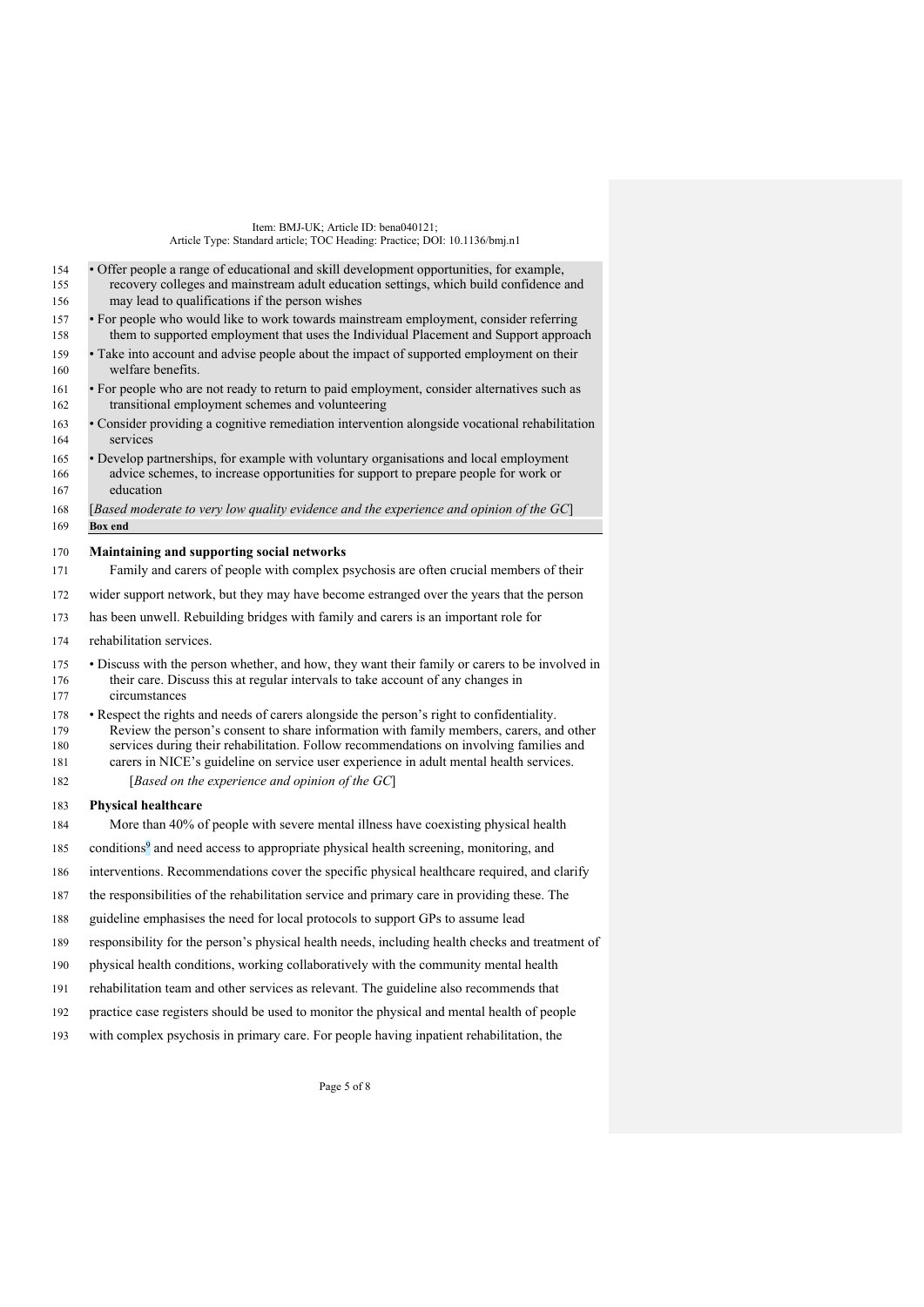rehabilitation team should nominate a professional to provide continuity of physical healthcare across settings, liaising between the rehabilitation service, primary care, and secondary physical healthcare as needed to ensure that the person's healthcare needs are addressed.

#### **Implementation**

 The recommendation to provide local rehabilitation services, based on a local needs assessment, will ensure people with complex psychosis receive appropriate support as close to home as possible, and will minimise the number of people sent out of area for inpatient rehabilitation. This recommendation is in keeping with the current national initiative by NHS England (*Getting It Right First Time*) that aims to support NHS Trusts and clinical commissioning groups to invest in local rehabilitation services by repatriating people placed out of area and reinvesting financial flows in local inpatient rehabilitation units, supported accommodation services, and community rehabilitation teams. Investment in community rehabilitation teams is also in line with NHS England's community framework for mental health, which includes the provision of local specialist community teams for people with more complex mental health problems and these teams are already in place in most NHS Trusts. The challenges are to invest before recouping costs. However, the latter will be worthwhile not only financially but also in quality of care. The specific treatments and interventions recommended in the guideline are widely available but inconsistently used. Similarly, assessment and treatment of physical health conditions according to NICE guidance should be current practice; however, the National Cardiac Audit Programme 2017 audit found many people with identified risk factors had not received appropriate interventions. The recommendations should improve consistency in people's access to routine physical health screening and appropriate treatments for their mental and physical health.

## **Box start**

| $\sim$ 1 $\prime$ | нята маге                                                                                                                                                                                       |
|-------------------|-------------------------------------------------------------------------------------------------------------------------------------------------------------------------------------------------|
| 220               | <b>Questions for future research</b>                                                                                                                                                            |
| 221               | What is the efficacy and cost-effectiveness of rehabilitation services compared with treatment                                                                                                  |
| 222               | as usual for people with complex psychosis with residual disability, who are leaving early                                                                                                      |
| 223               | intervention services?                                                                                                                                                                          |
| 224<br>225<br>226 | What tailored interventions (pharmaceutical and psychological) specific to rehabilitation are<br>effective at equipping people with complex psychosis to live in the community<br>successfully? |
| 227<br>228        | What interventions are effective to support medicines adherence for people with complex<br>psychosis in supported accommodation?                                                                |
| 229               | <b>Box</b> end                                                                                                                                                                                  |

Page 6 of 8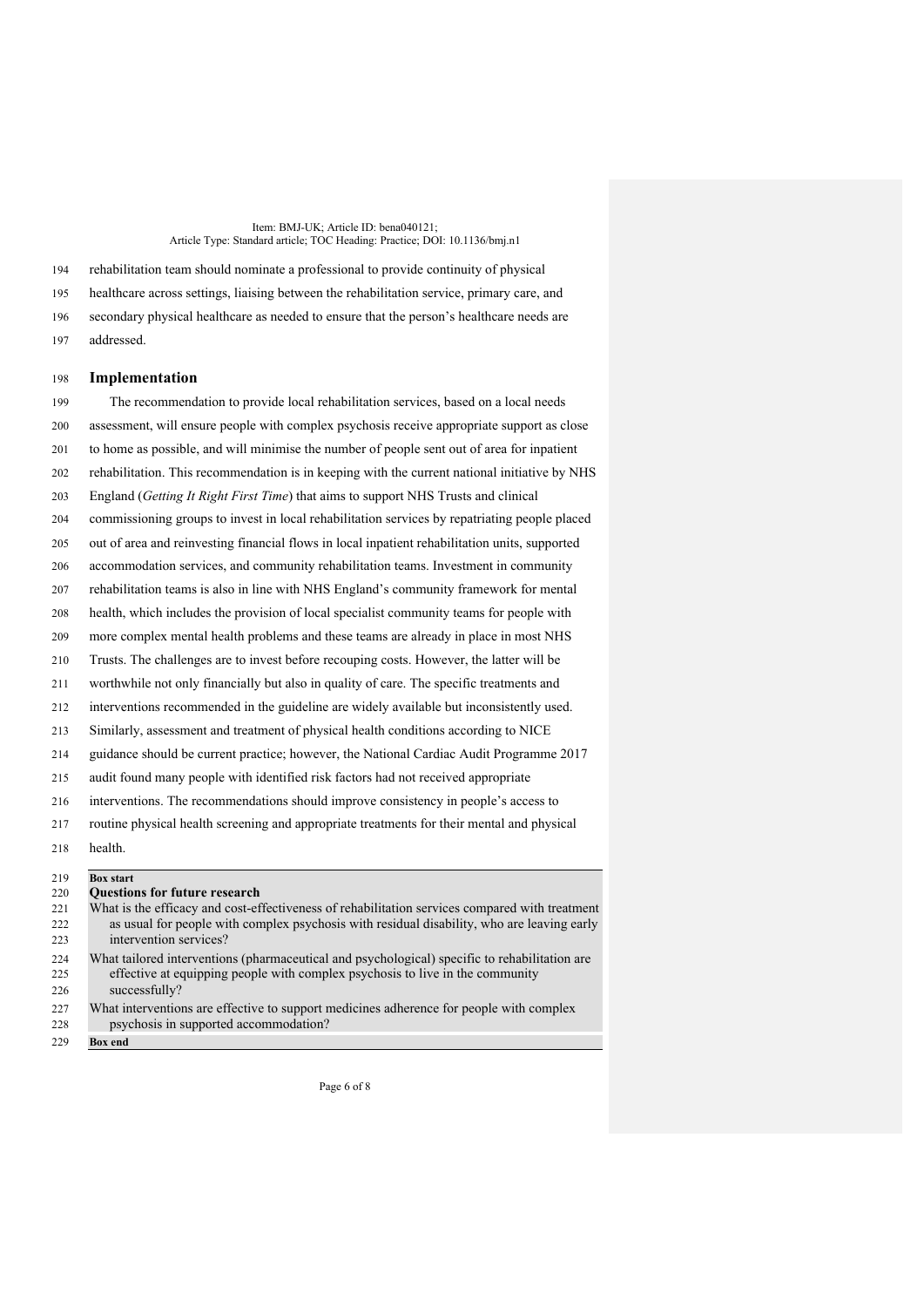#### **Box start Guidelines into practice**

- How many people with mental health needs at my practice/in my care meet criteria for rehabilitation services?
- What inpatient and community rehabilitation **services** available to people with complex psychosis in my area?
- **Box end**

**Box start**

- **Further information on the guidance**
- This guidance was developed by the National Guideline Alliance in accordance with NICE
- guideline methodology (www.nice.org.uk/media/default/about/what-we-do/our-
- programmes/developing-nice-guidelines-the-manual.pdf). A guideline committee (GC) was
- established by the National Guideline Alliance, which incorporated healthcare and allied
- healthcare professionals (one approved mental health practitioner, one commissioning
- manager for mental health, one consultant clinical psychologist, one consultant paediatrician,
- one consultant psychiatrist, one consultant in rehabilitation psychiatry, one emeritus professor
- of social psychiatry, one highly specialist clinical psychologist, two mental health nurses, one
- occupational therapist, one professor and honorary consultant in rehabilitation psychiatry, one
- residential care manager, one senior clinical pharmacist, one senior rehabilitation services
- manager) and three lay members.
- The guideline is available at https://www.nice.org.uk/guidance/ng181
- The GC identified relevant review questions and collected and appraised clinical and cost
- effectiveness evidence. Quality ratings of the evidence were based on GRADE methodology (www.gradeworkinggroup.org). These relate to the quality of the available evidence for
- assessed outcomes or themes rather than the quality of the study. The GC agreed
- recommendations for clinical practice based on the available evidence or, when evidence was
- 
- 256 not found, based on their experience and opinion using informal consensus methods.<br>257 The scope and the draft of the guideline went through a rigorous reviewing process, The scope and the draft of the guideline went through a rigorous reviewing process, in which
- stakeholder organisations were invited to comment; the GC took all comments into
- consideration when producing the final version of the guideline.
- NICE will conduct regular reviews after publication of the guidance, to determine whether
- the evidence base has progressed significantly enough to alter the current guideline
- recommendations and require an update.
- **Box end**
- The members of the Guideline Committee were Gillian Baird, Katherine Barrett, Helen
- Bennett, Tom Craig, Belinda Garnett, Beth Hendry, Victoria Hulstrom, Sridevi Kalidindi,
- Helen Killaspy, James Lee, Jonathan Mitchell, Melissa Mitchell, Shamarel Odusanya, Jason
- Read, Eugene Reilly, David Shiers, James Trevelyan, Faye Wilson.
- The members of the National Guideline Alliance technical team were (shown alphabetically):
- Angela Bennett, Sabine Berendse, Nathan Bromham, Preetpal Doklu, Hilary Eadon, Eleanor
- Howat, Alec Martin, Rachel Marshall, Agnesa Mehmeti, Anuja Pandey, Samuel Perwaiz,
- Steve Pilling, Matthew Prettyjohns, Ben Purchase, Leanne Saxon, Josh South, Bethany
- Whittaker.
- **Box start**

# **How patients were involved in the creation of this article**

- Committee members involved in this guideline included lay members who contributed to the
- formulation of the recommendations summarised here.
- **Box end**